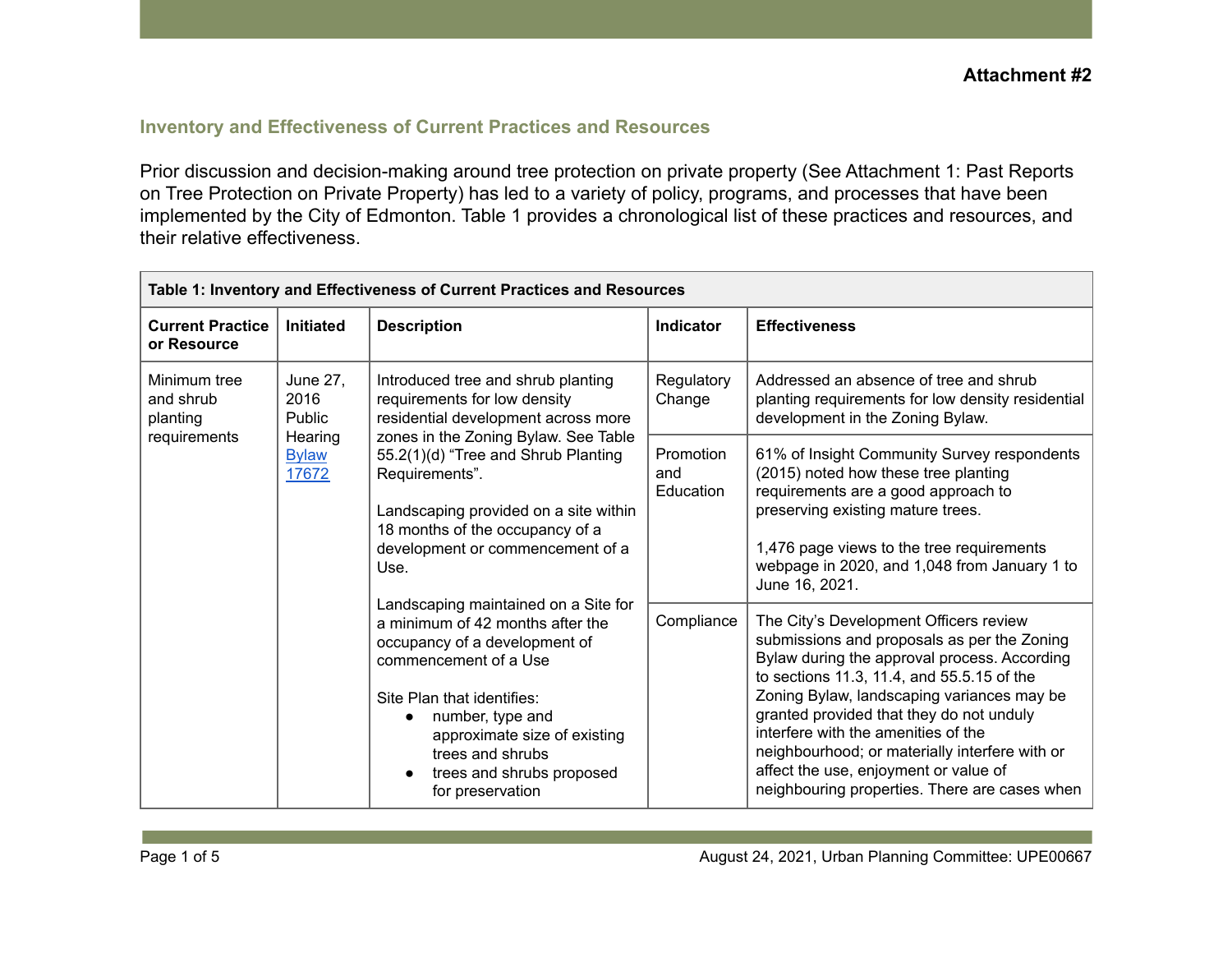## **Attachment #2**

|                                                                               |                                                                       | number, type and<br>approximate size of proposed<br>tree and shrubs;<br>proposed ground cover                                                                                                                                                                                                                           |                      | landscaping variances have been given for row<br>housing developments. In 2019, there were 11<br>Class B permits issued for row housing. Of<br>these permits, 3 (27%) contained a variance to<br>landscaping. Variances resulted in a 50-75%<br>reduction of the required number of trees.<br>Proactive development inspections on low<br>density residential infill assesses whether<br>landscaping is installed at the time of<br>inspection. In 2021, 47 such violations were<br>recorded. During these inspections, regular<br>guidance is provided to builders, developers,<br>and property owners. Publically submitted<br>concerns about landscaping can also be<br>investigated by the Development Compliance<br>Team.<br>Development Permit Inspections and<br>Development Compliance teams are working<br>on a data project to report on landscaping<br>compliance in low density residential infill<br>areas. |
|-------------------------------------------------------------------------------|-----------------------------------------------------------------------|-------------------------------------------------------------------------------------------------------------------------------------------------------------------------------------------------------------------------------------------------------------------------------------------------------------------------|----------------------|--------------------------------------------------------------------------------------------------------------------------------------------------------------------------------------------------------------------------------------------------------------------------------------------------------------------------------------------------------------------------------------------------------------------------------------------------------------------------------------------------------------------------------------------------------------------------------------------------------------------------------------------------------------------------------------------------------------------------------------------------------------------------------------------------------------------------------------------------------------------------------------------------------------------------|
| Incentives for<br>preserving trees<br>on private<br>residential<br>properties | <b>June 27,</b><br>2016<br>Public<br>Hearing<br><b>Bylaw</b><br>17672 | Introduced incentives to retain<br>existing trees and shrubs in the<br>Zoning Bylaw. For example, the<br>requirement to provide trees and<br>shrubs could be satisfied either<br>through planting new or preserving<br>existing trees and shrubs. See 55.6<br>"Incentives for Preserving Existing<br>Trees and Shrubs". | Regulatory<br>Change | Addressed an absence of incentives for tree<br>preservation in the Zoning Bylaw.                                                                                                                                                                                                                                                                                                                                                                                                                                                                                                                                                                                                                                                                                                                                                                                                                                         |
|                                                                               |                                                                       |                                                                                                                                                                                                                                                                                                                         | <b>Utilization</b>   | Design and construction implications (e.g.<br>increased costs), maximizing site coverage,<br>and meeting setback regulations makes<br>retaining existing trees very difficult. In some<br>cases, mature trees are unhealthy<br>(diseased/dying) and need to be removed.<br>When possible, the City's Development Officers<br>will negotiate for tree retention as part of<br>granting variances.                                                                                                                                                                                                                                                                                                                                                                                                                                                                                                                         |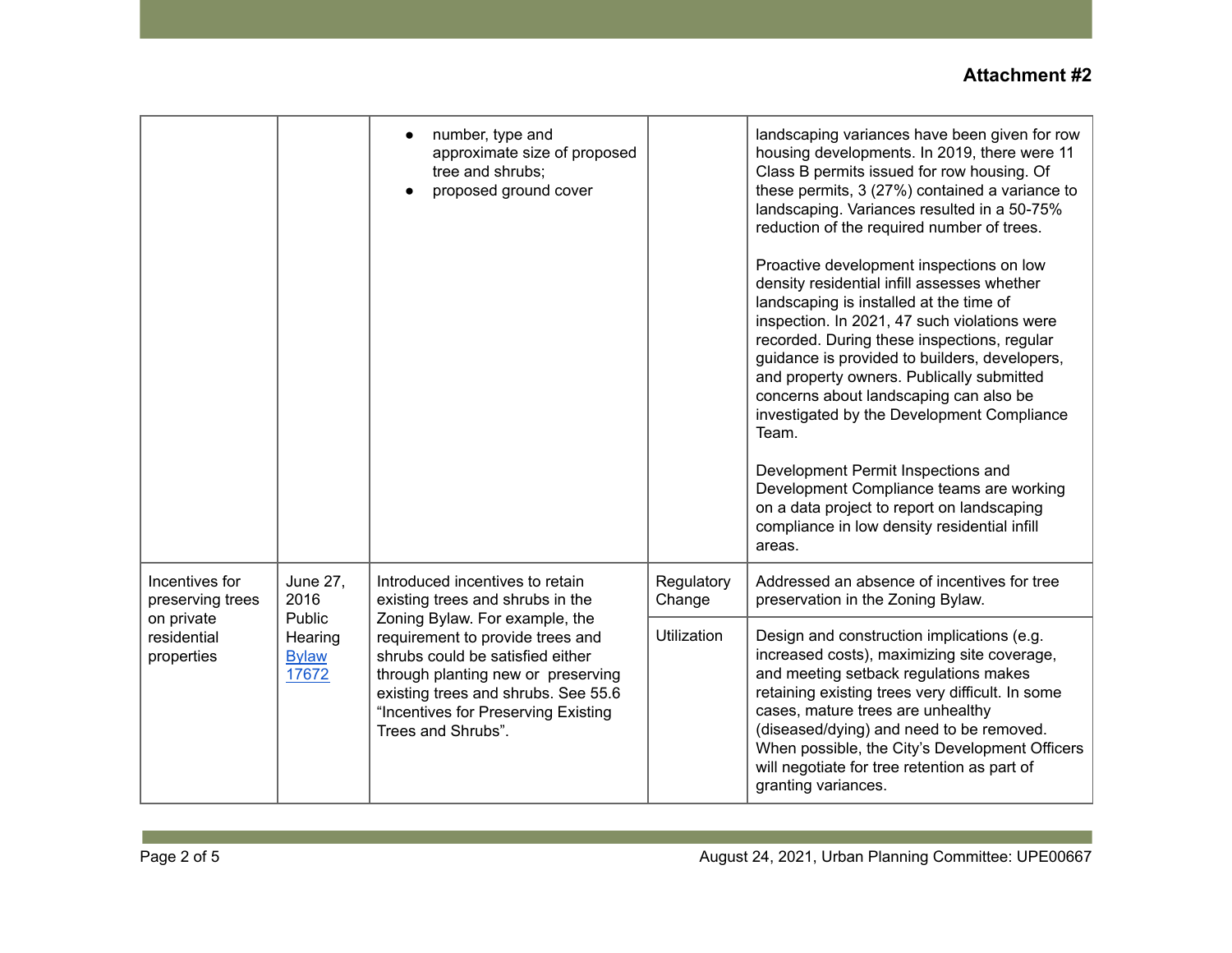| Educational<br>opportunities for<br>preservation of<br>existing<br>landscaping      | June 27,<br>2016<br>Public<br>Hearing<br><b>Bylaw</b><br>17672        | A requirement in the Zoning Bylaw<br>(section 13.2.2) requires applicants to<br>submit a signed declaration<br>(Construction Site Management<br><b>Practices Acknowledgement</b> ), stating<br>that they have reviewed the City's<br>requirements and guidelines for best<br>construction practices (within the<br>Mature Neighbourhood Overlay or at<br>the discretion of a Development<br>Officer). This includes ensuring<br>existing onsite trees and shrubs are<br>protected (if they are to be retained).<br>This declaration assists the City's<br>ability to enforce. | Regulatory<br>and<br>Procedural<br>Change | Included tree protection best practices<br>(including Tree and Shrub Requirements) into a<br>form as part of the Zoning Bylaw and<br>Development Permit application and review<br>process. Signing the Construction Site<br>Management Practices Acknowledgement form<br>allows for compliance and enforcement. |
|-------------------------------------------------------------------------------------|-----------------------------------------------------------------------|-------------------------------------------------------------------------------------------------------------------------------------------------------------------------------------------------------------------------------------------------------------------------------------------------------------------------------------------------------------------------------------------------------------------------------------------------------------------------------------------------------------------------------------------------------------------------------|-------------------------------------------|-----------------------------------------------------------------------------------------------------------------------------------------------------------------------------------------------------------------------------------------------------------------------------------------------------------------|
|                                                                                     |                                                                       |                                                                                                                                                                                                                                                                                                                                                                                                                                                                                                                                                                               | <b>Utilization</b>                        | In 2020, 476 Construction Site Management<br>Practices Acknowledgement forms were<br>submitted for low density residential infill<br>applications, compared to 508 in 2019.                                                                                                                                     |
|                                                                                     |                                                                       |                                                                                                                                                                                                                                                                                                                                                                                                                                                                                                                                                                               | Perceptions                               | 659 forms downloaded from edmonton.ca in<br>2020, and 373 from January 1 to June 16,<br>2021.                                                                                                                                                                                                                   |
|                                                                                     |                                                                       |                                                                                                                                                                                                                                                                                                                                                                                                                                                                                                                                                                               | Compliance                                | On average, 22% of all Development Permit<br>Inspections result in non-compliance. Data is<br>based on all Uses Classes identified under<br>Section 26. At the time of writing this report,<br>data for infill, multi-family, and commercial<br>developments could not be separated.                            |
| Publishing and<br>promoting of<br>landscaping and<br>tree protection<br>information | <b>June 27,</b><br>2016<br>Public<br>Hearing<br><b>Bylaw</b><br>17672 | Various resources to protect and<br>preserve trees are promoted on the<br><b>Trees and Construction webpage;</b><br>and/or promoted via print distribution<br>or through pre-application meetings.                                                                                                                                                                                                                                                                                                                                                                            | Promotion<br>and<br>Education             | 2,733 page views to the Trees and<br>Construction webpage in 2020, and 1,793 from<br>January 1 to June 16, 2021.<br>Approximately 50 brochures are printed and<br>distributed per year by the City's Project<br>Forestry team.                                                                                  |
| Launching an<br>updated Good<br>Neighbour Guide<br>and developing a<br>new infill   | <b>June 27,</b><br>2016<br>Public<br>Hearing<br><b>Bylaw</b>          | A Good Neighbour Guide was<br>developed in 2016, sharing<br>information on tree requirements and<br>protection, the land development<br>process, as well as resources for                                                                                                                                                                                                                                                                                                                                                                                                     | Promotion<br>and<br>Education             | 2,777 visits to the My Neighbourhood webpage<br>in 2020, and 2,396 from January 1 to June 16,<br>2021.<br>80,150 visits to the edmonton.ca/permits                                                                                                                                                              |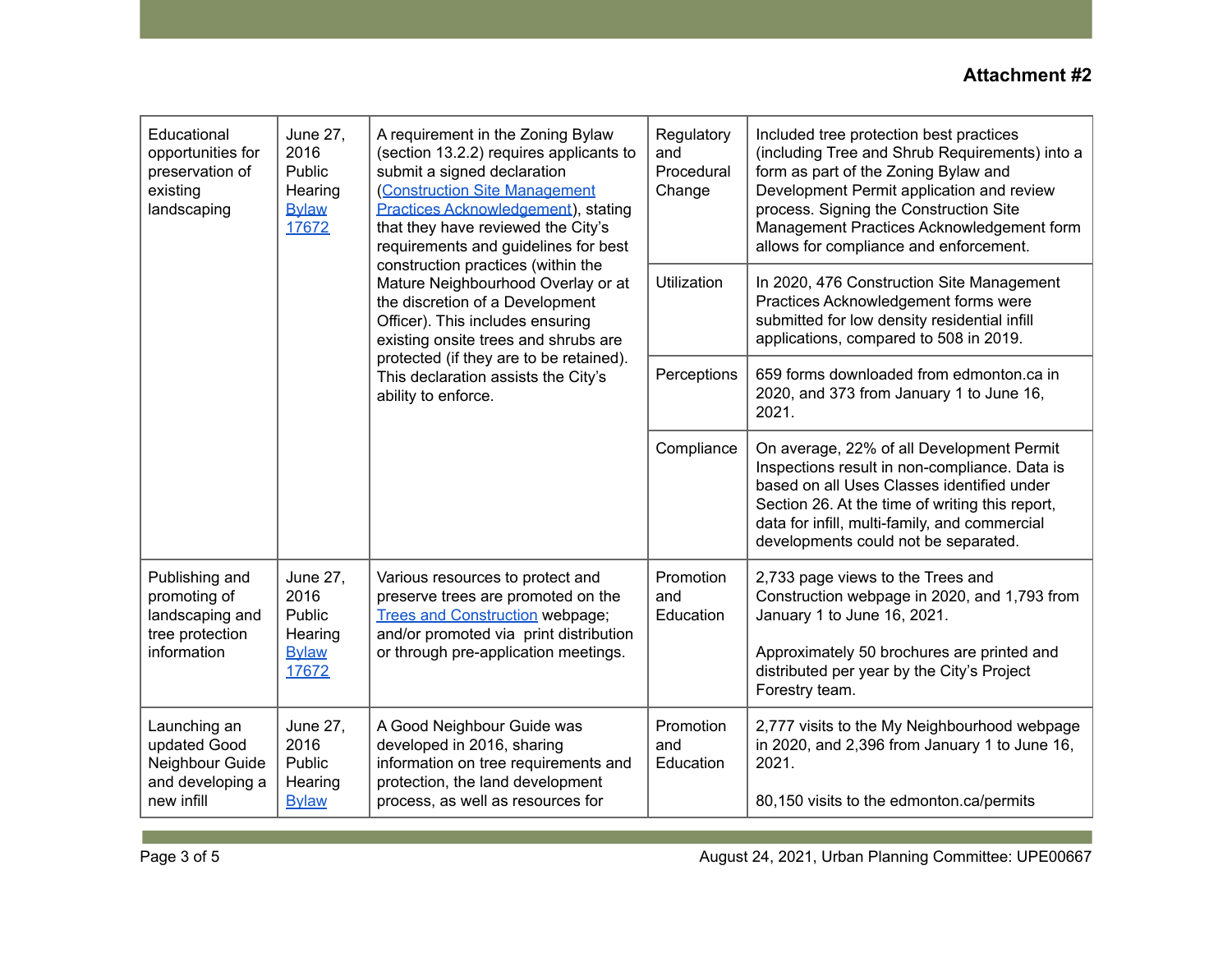## **Attachment #2**

| webpage<br>highlighting the<br>importance of<br>preserving<br>existing trees<br>and shrubs | 17672           | neighbours during construction. It has<br>since been retired, replaced by the<br>following resources:<br><b>Residential Construction</b><br>Guide<br>My Neighbourhood webpage<br>Housing (Re)development:<br><b>What to Expect</b><br>Residential Infill webpage<br>edmonton.ca/permits<br>These resources provide neighbours<br>and builders with best practices and<br>due diligence in regards to protecting<br>trees on public and private property<br>during construction. |                               | webpage in 2020, and 46,254 from January 1<br>to June 16, 2021.<br>538 Residential Construction Guides printed<br>and distributed in 2018 to builders at active<br>construction sites; 239 in 2019.<br>245 Residential Construction Guides<br>downloaded from edmonton.ca in 2020, and<br>233 from January 1 to June 16, 2021.<br>9,016 Housing (Re)development: What to<br>Expect brochures distributed for low density<br>residential infill (Class A development permit<br>approvals) in 2019, and 7,402 in 2020. |
|--------------------------------------------------------------------------------------------|-----------------|---------------------------------------------------------------------------------------------------------------------------------------------------------------------------------------------------------------------------------------------------------------------------------------------------------------------------------------------------------------------------------------------------------------------------------------------------------------------------------|-------------------------------|----------------------------------------------------------------------------------------------------------------------------------------------------------------------------------------------------------------------------------------------------------------------------------------------------------------------------------------------------------------------------------------------------------------------------------------------------------------------------------------------------------------------|
| Infill Liaison<br>Team                                                                     | 2018 to<br>2021 | The Infill Liaison Team was created<br>in 2018 to respond to builders,<br>developers, and neighbours on infill<br>policy, programs, and best practices.<br>Inquiries from Edmontonians are<br>often directed to<br>evolvinginfill@edmonton.ca.                                                                                                                                                                                                                                  | Promotion<br>and<br>Education | In 2018, 480 inquiries were made to<br>evolvinginfill@edmonton.ca, with 18 related to<br>tree protection.<br>In 2019, 285 inquiries were made to<br>evolvinginfill@edmonton.ca, with 7 related to<br>tree protection.<br>In 2019, presentations were made to 558<br>builders, developers, and residents around<br>infill policy and good construction practices. In<br>2020, 1,056 attendees were engaged.                                                                                                           |
| Landscaping for<br>commercial,<br>multi-family, and<br><b>industrial</b><br>properties     | 2019            | Provides guidance on the mapping;<br>building; and greenery information<br>required in a landscape plan.                                                                                                                                                                                                                                                                                                                                                                        | Compliance                    | Landscape plan submissions are reviewed and<br>checked for accuracy and completeness<br>against the requirements of Section 55 of the<br>Zoning Bylaw as per the approvals process. In<br>2019, 78% of landscape plans required<br>revisions prior to approval. In 2020, 56% of                                                                                                                                                                                                                                      |